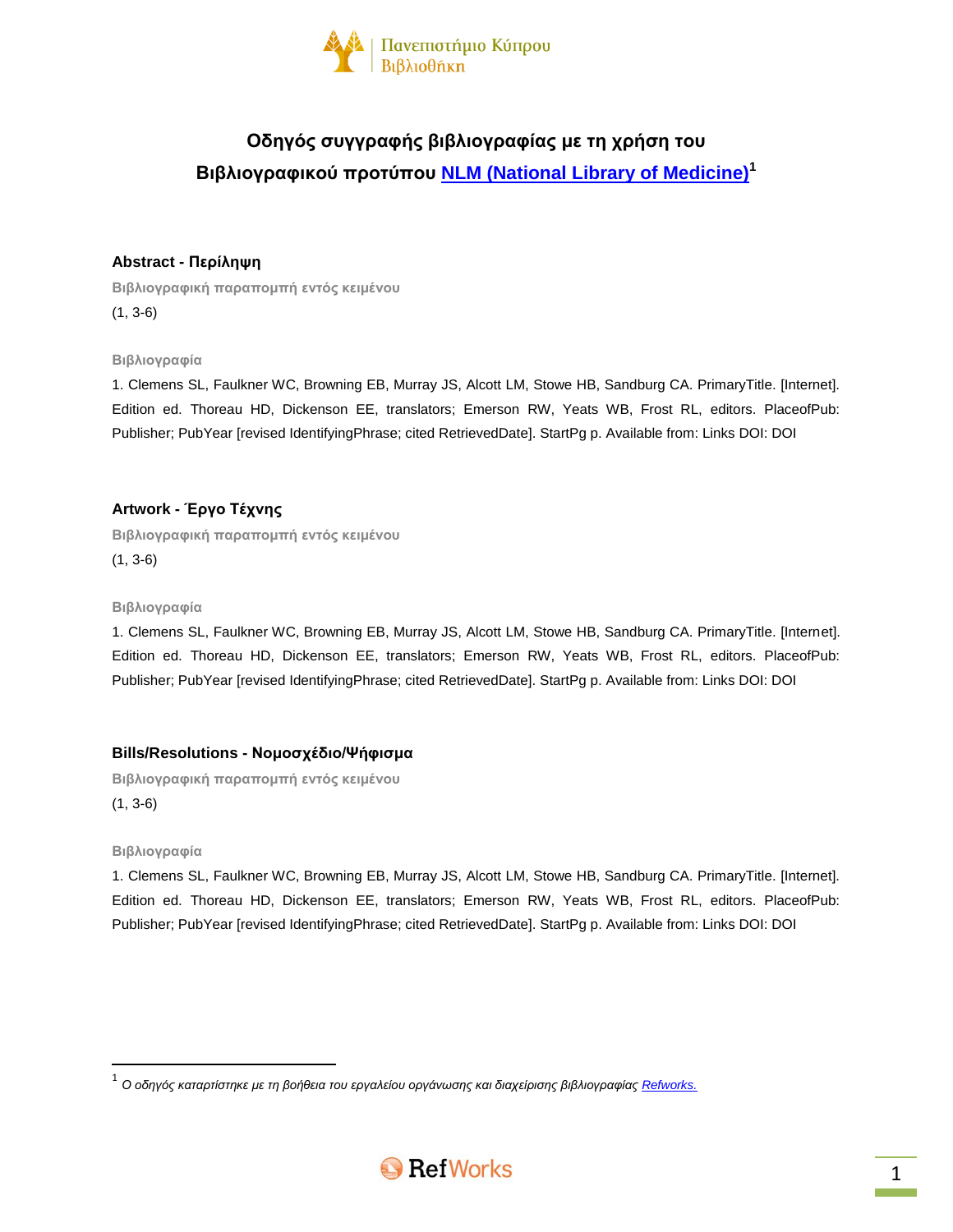

# **Book, Edited - Βιβλίο, Επιμελημένο**

**Βιβλιογραφική παραπομπή εντός κειμένου** (1, 3-6)

#### **Βιβλιογραφία**

1. Clemens SL, Faulkner WC, Browning EB, Murray JS, Alcott LM, Stowe HB, Sandburg CA, editors. PrimaryTitle. [Internet]. Edition ed. Thoreau HD, Dickenson EE, translators. PlaceofPub: Publisher; PubYear [revised IdentifyingPhrase; cited RetrievedDate]. StartPg p. (Emerson RW, Yeats WB and Frost RL, editors. SecondaryTitle; vol. Volume) Available from: Links DOI: DOI

#### **Book, Section - Βιβλίο, Μέρος**

**Βιβλιογραφική παραπομπή εντός κειμένου** (1, 3-6)

#### **Βιβλιογραφία**

1. Clemens SL, Faulkner WC, Browning EB, Murray JS, Alcott LM, Stowe HB, Sandburg CA. PrimaryTitle In: Emerson RW, Yeats WB, Frost RL, editors. SecondaryTitle. [Internet]. Edition ed. PlaceofPub: Publisher; PubYear [revised IdentifyingPhrase; cited RetrievedDate]. p. StartPg-OtherPg. Available from: Links DOI: DOI

#### **Book, Whole - Βιβλίο, Ολόκληρο**

**Βιβλιογραφική παραπομπή εντός κειμένου** (1, 3-6)

#### **Βιβλιογραφία**

1. Clemens, SL, Faulkner, WC, Browning, EB, Murray, JS, Alcott, LM, Stowe, HB, Sandburg, CA. PrimaryTitle. [Internet]. Edition ed. Thoreau HD, Dickenson EE, translators; Emerson RW, Yeats WB, Frost RL, editors. PlaceofPub: Publisher; PubYear [revised IdentifyingPhrase; cited RetrievedDate]. StartPg p. Available from: Links DOI: DOI

# **Case/Court Decisions - Υπόθεση/Απόφαση Δικαστηρίου**

**Βιβλιογραφική παραπομπή εντός κειμένου** (1, 3-6)

# **Βιβλιογραφία**

1. Clemens SL, Faulkner WC, Browning EB, Murray JS, Alcott LM, Stowe HB, Sandburg CA. PrimaryTitle. [Internet]. Edition ed. Thoreau HD, Dickenson EE, translators; Emerson RW, Yeats WB, Frost RL, editors. PlaceofPub: Publisher; PubYear [revised IdentifyingPhrase; cited RetrievedDate]. StartPg p. Available from: Links DOI: DOI

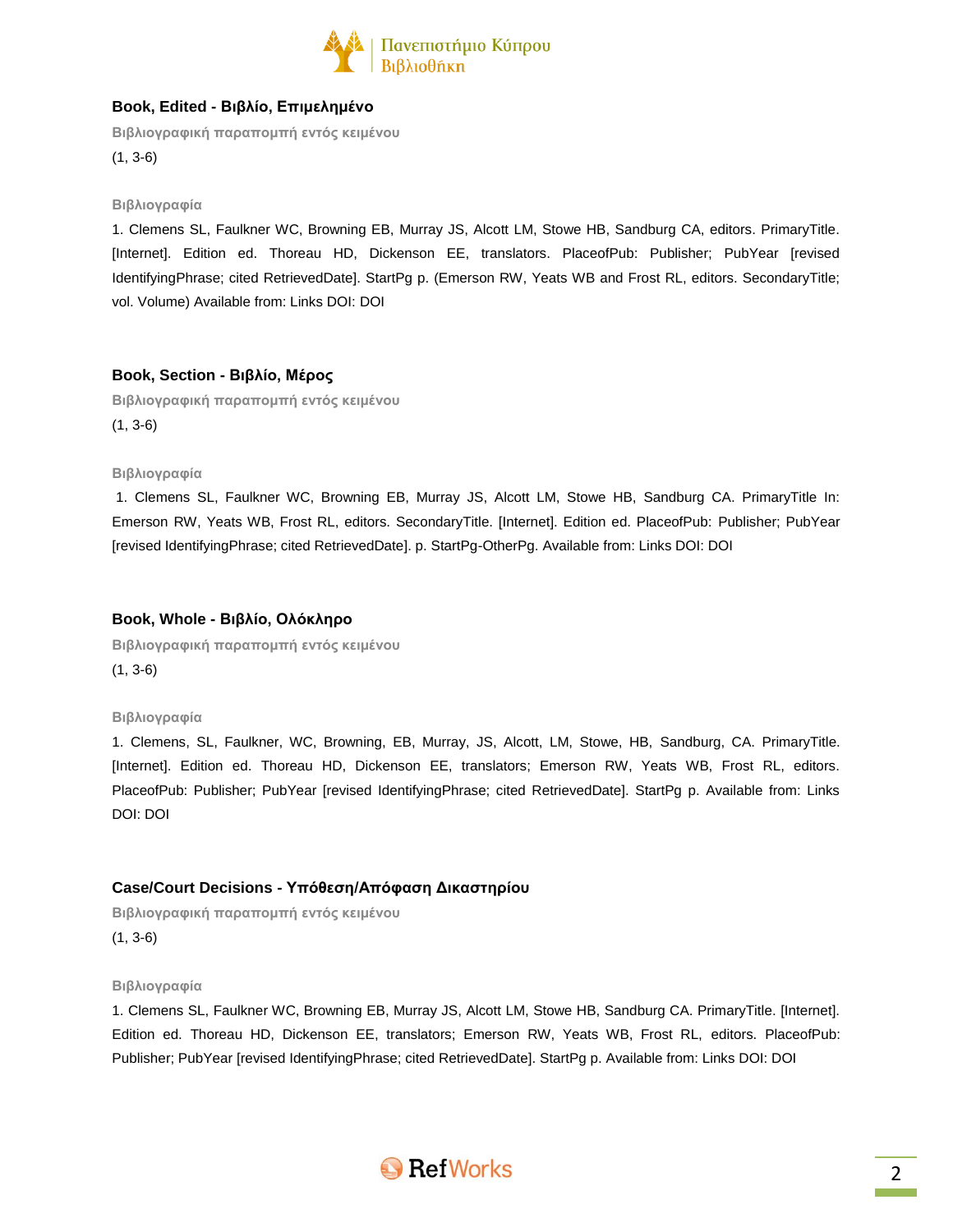

# **Computer Program - Λογισμικό Η/Υ**

**Βιβλιογραφική παραπομπή εντός κειμένου** (1, 3-6)

### **Βιβλιογραφία**

1. Clemens SL, Faulkner WC, Browning EB, Murray JS, Alcott LM, Stowe HB, Sandburg CA. PrimaryTitle. [Internet]. Edition ed. Thoreau HD, Dickenson EE, translators; Emerson RW, Yeats WB, Frost RL, editors. PlaceofPub: Publisher; PubYear [revised IdentifyingPhrase; cited RetrievedDate]. StartPg p. Available from: Links DOI: DOI

# **Conference Proceedings - Πρακτικά Συνεδρίου**

**Βιβλιογραφική παραπομπή εντός κειμένου** (1, 3-6)

#### **Βιβλιογραφία**

1. Clemens SL, Faulkner WC, Browning EB, Murray JS, Alcott LM, Stowe HB, Sandburg CA. PrimaryTitle. In: Emerson, Ralph W.; Yeats, William B.; Frost, Robert L., editors. SecondaryTitle [Internet]; PubYear PubDateFreeForm; Edition. PlaceofPub: Publisher; PubYear. p. StartPg-OtherPg. [revised IdentifyingPhrase; cited RetrievedDate]. Available from: Links DOI: DOI

# **Dissertation/Thesis - Διατριβές**

**Βιβλιογραφική παραπομπή εντός κειμένου** (1, 3-6)

#### **Βιβλιογραφία**

1. Clemens SL, Faulkner WC, Browning EB, Murray JS, Alcott LM, Stowe HB, Sandburg CA. PrimaryTitle [Edition on the Internet]. PlaceofPub: Publisher; PubYear [cited RetrievedDate]. StartPg p. Available from: Links

# **Dissertation/Thesis, Unpublished - Διατριβές, Αδημοσίευτες**

**Βιβλιογραφική παραπομπή εντός κειμένου** (1, 3-6)

#### **Βιβλιογραφία**

1. Clemens SL, Faulkner WC, Browning EB, Murray JS, Alcott LM, Stowe HB, Sandburg CA. PrimaryTitle [Edition]. PlaceofPub: Publisher; PubYear. StartPg p.

# **Generic - Γενικό Έγγραφο**

**Βιβλιογραφική παραπομπή εντός κειμένου** (1, 3-6)

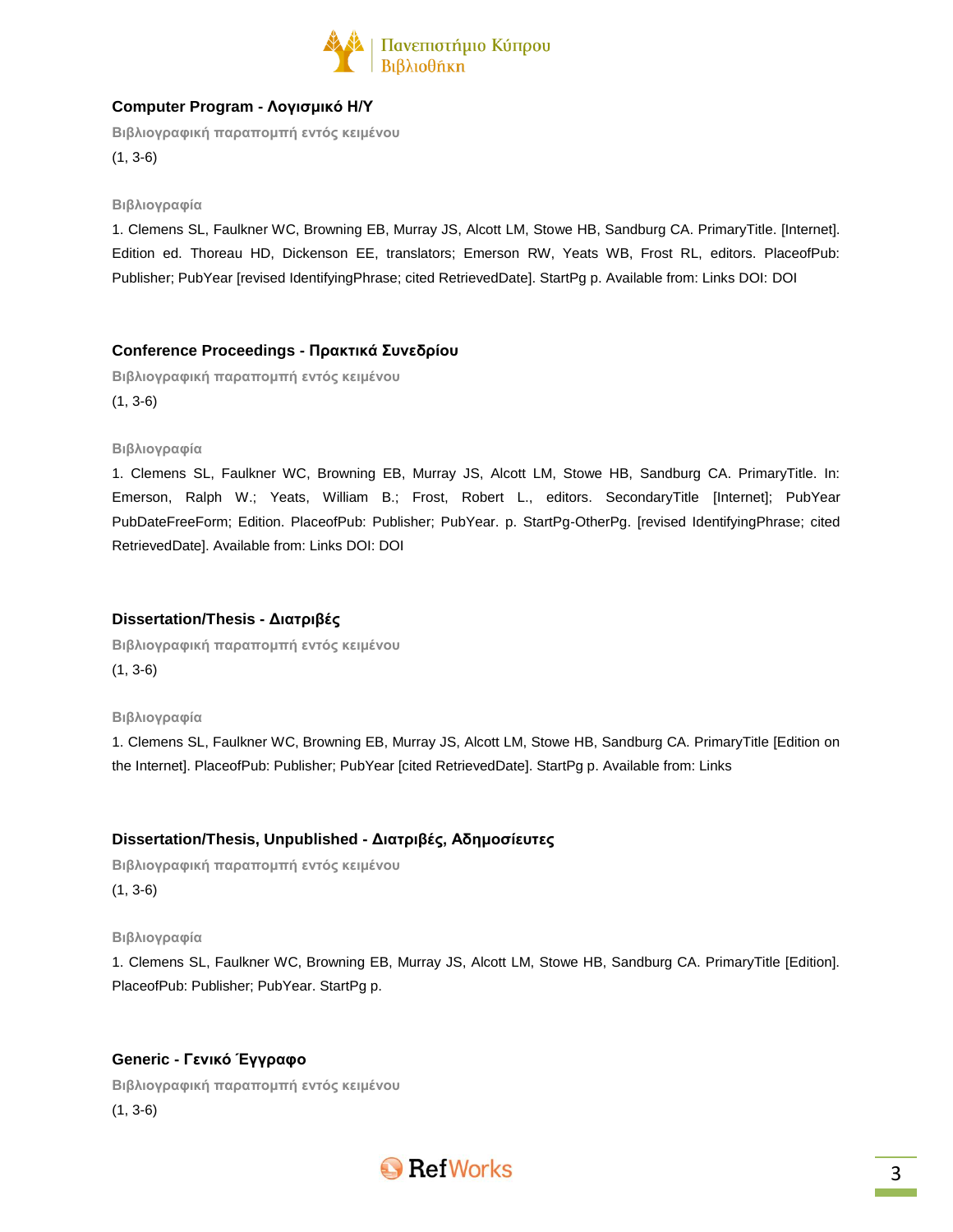

1. Clemens SL, Faulkner WC, Browning EB, Murray JS, Alcott LM, Stowe HB, Sandburg CA. PrimaryTitle. [Internet]. Edition ed. Thoreau HD, Dickenson EE, translators; Emerson RW, Yeats WB, Frost RL, editors. PlaceofPub: Publisher; PubYear [revised IdentifyingPhrase; cited RetrievedDate]. StartPg p. Available from: Links DOI: DOI

### **Grant - Χορηγία**

**Βιβλιογραφική παραπομπή εντός κειμένου** (1, 3-6)

#### **Βιβλιογραφία**

1. Clemens SL, Faulkner WC, Browning EB, Murray JS, Alcott LM, Stowe HB, Sandburg CA. PrimaryTitle. [Internet]. Edition ed. Thoreau HD, Dickenson EE, translators; Emerson RW, Yeats WB, Frost RL, editors. PlaceofPub: Publisher; PubYear [revised IdentifyingPhrase; cited RetrievedDate]. StartPg p. Available from: Links DOI: DOI

### **Hearing - Ακρόαση**

**Βιβλιογραφική παραπομπή εντός κειμένου** (1, 3-6)

#### **Βιβλιογραφία**

1. Clemens SL, Faulkner WC, Browning EB, Murray JS, Alcott LM, Stowe HB, Sandburg CA. PrimaryTitle. [Internet]. Edition ed. Thoreau HD, Dickenson EE, translators; Emerson RW, Yeats WB, Frost RL, editors. PlaceofPub: Publisher; PubYear [revised IdentifyingPhrase; cited RetrievedDate]. StartPg p. Available from: Links DOI: DOI

### **Journal Article - Άρθρο Περιοδικού**

**Βιβλιογραφική παραπομπή εντός κειμένου** (1, 3-6)

#### **Βιβλιογραφία**

1. Clemens SL, Faulkner WC, Browning EB, Murray JS, Alcott LM, Stowe HB, Sandburg CA. Primarytitle. J Appl Theory [Internet]. PubYear PubDateFreeForm [cited RetrievedDate];Volume(Issue):StartPg-OtherPg. Available from: Links

# **Journal, Electronic - Ηλεκτρονικό Περιοδικό**

**Βιβλιογραφική παραπομπή εντός κειμένου** (1, 3-6)

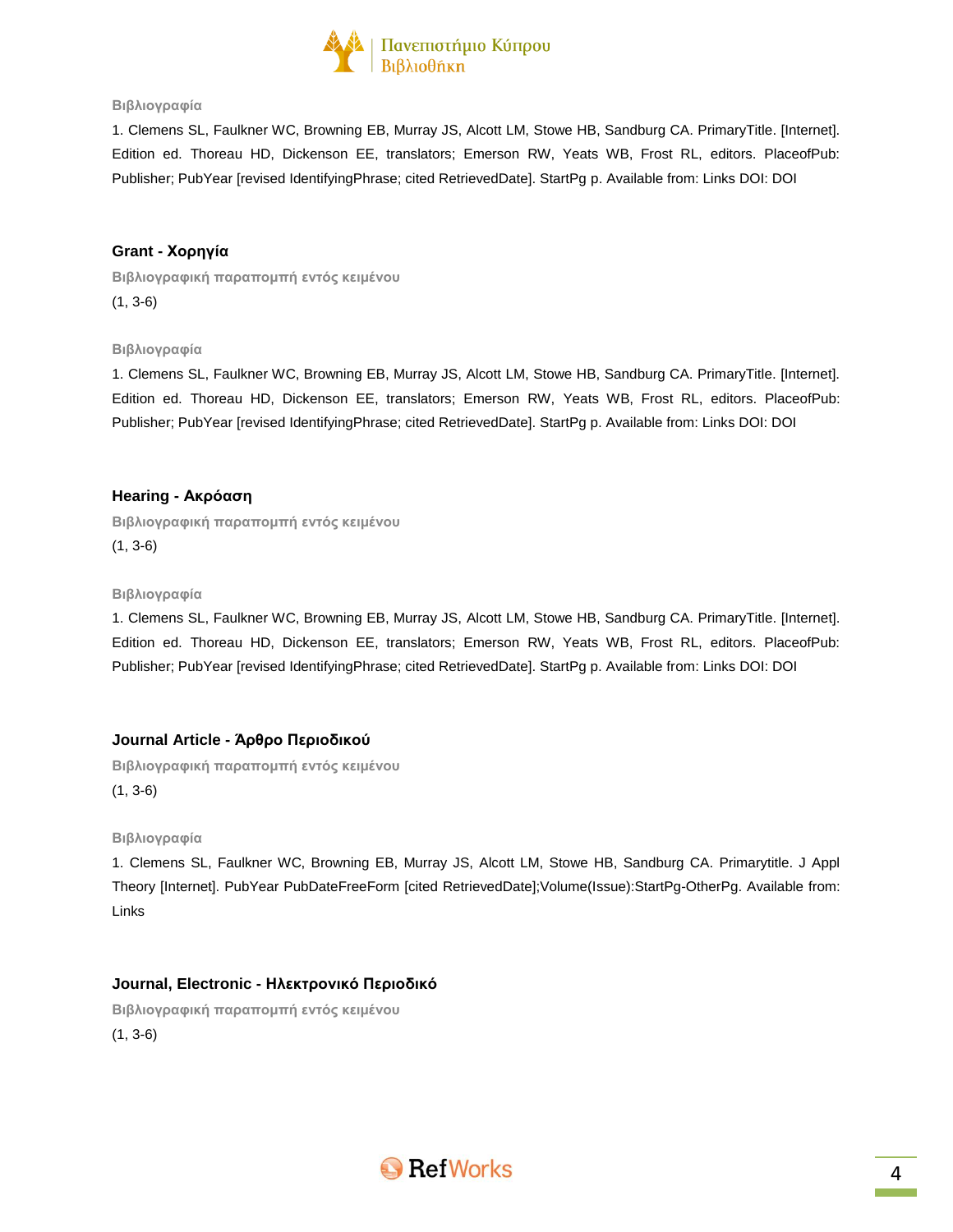

1. Journal of Applied Theory [Internet]. PlaceofPub: Publisher Vol. Volume, No. Issue, PubYear - [cited RetrievedDate]. Available from: Links

# **Laws/Statutes - Νόμοι/Καταστικά**

**Βιβλιογραφική παραπομπή εντός κειμένου** (1, 3-6)

**Βιβλιογραφία**

1. Clemens SL, Faulkner WC, Browning EB, Murray JS, Alcott LM, Stowe HB, Sandburg CA. PrimaryTitle. [Internet]. Edition ed. Thoreau HD, Dickenson EE, translators; Emerson RW, Yeats WB, Frost RL, editors. PlaceofPub: Publisher; PubYear [revised IdentifyingPhrase; cited RetrievedDate]. StartPg p. Available from: Links DOI: DOI

# **Magazine Article - Άρθρο από μη επιστημονικό περιοδικό**

**Βιβλιογραφική παραπομπή εντός κειμένου** (1, 3-6)

**Βιβλιογραφία**

1. Clemens SL, Faulkner WC, Browning EB, Murray JS, Alcott LM, Stowe HB, Sandburg CA. PrimaryTitle. [Internet]. Edition ed. Thoreau HD, Dickenson EE, translators; Emerson RW, Yeats WB, Frost RL, editors. PlaceofPub: Publisher; PubYear [revised IdentifyingPhrase; cited RetrievedDate]. StartPg p. Available from: Links DOI: DOI

# **Map - Χάρτης**

**Βιβλιογραφική παραπομπή εντός κειμένου** (1, 3-6)

#### **Βιβλιογραφία**

1. Clemens SL, Faulkner WC, Browning EB, Murray JS, Alcott LM, Stowe HB, Sandburg CA. PrimaryTitle. [Internet]. Edition ed. Thoreau HD, Dickenson EE, translators; Emerson RW, Yeats WB, Frost RL, editors. PlaceofPub: Publisher; PubYear [revised IdentifyingPhrase; cited RetrievedDate]. StartPg p. Available from: Links DOI: DOI

**Monograph - Μονογραφία Βιβλιογραφική παραπομπή εντός κειμένου** (1, 3-6)

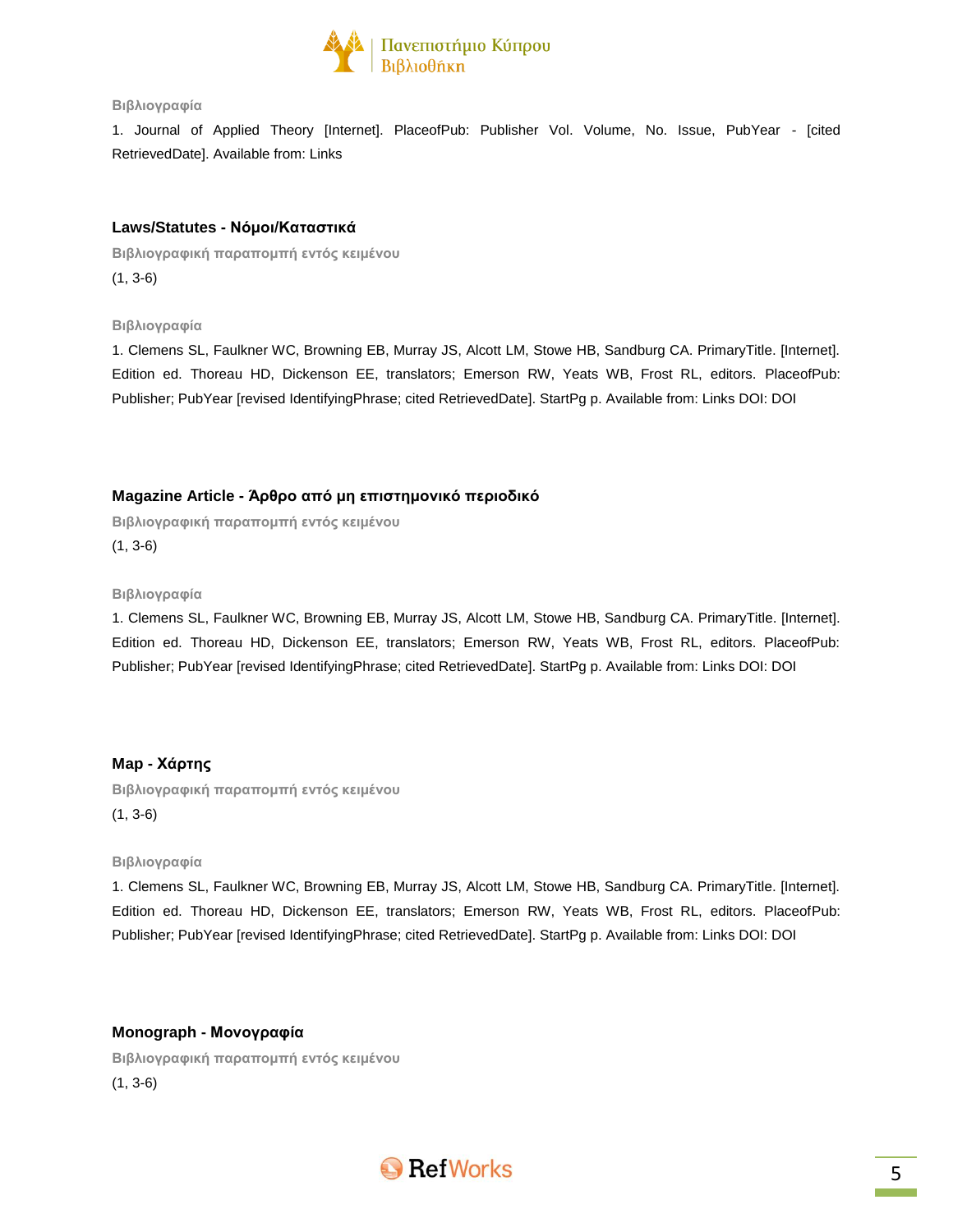

1. Clemens SL, Faulkner WC, Browning EB, Murray JS, Alcott LM, Stowe HB, Sandburg CA. PrimaryTitle [monograph on the InternetIdentifyingPhrase]. Edition ed. Emerson RW; Yeats WB; Frost RL, editors. PlaceofPub: Publisher; PubYear [revised IdentifyingPhrase; cited RetrievedDate]. StartPg p. Available from: Links DOI: DOI

# **Motion Picture - Κινηματογραφική Ταινία**

**Βιβλιογραφική παραπομπή εντός κειμένου** (1, 3-6)

#### **Βιβλιογραφία**

1. Clemens SL, Faulkner WC, Browning EB, Murray JS, Alcott LM, Stowe HB, Sandburg CA. PrimaryTitle. [Internet]. Edition ed. Thoreau HD, Dickenson EE, translators; Emerson RW, Yeats WB, Frost RL, editors. PlaceofPub: Publisher; PubYear [revised IdentifyingPhrase; cited RetrievedDate]. StartPg p. Available from: Links DOI: DOI

# **Music Score - Παρτιτούρα**

**Βιβλιογραφική παραπομπή εντός κειμένου** (1, 3-6)

#### **Βιβλιογραφία**

1. Clemens SL, Faulkner WC, Browning EB, Murray JS, Alcott LM, Stowe HB, Sandburg CA. PrimaryTitle. [Internet]. Edition ed. Thoreau HD, Dickenson EE, translators; Emerson RW, Yeats WB, Frost RL, editors. PlaceofPub: Publisher; PubYear [revised IdentifyingPhrase; cited RetrievedDate]. StartPg p. Available from: Links DOI: DOI

# **Newspaper Article - Άρθρο Εφημερίδας**

**Βιβλιογραφική παραπομπή εντός κειμένου** (1, 3-6)

#### **Βιβλιογραφία**

1. Clemens SL, Faulkner WC, Browning EB, Murray JS, Alcott LM, Stowe HB, Sandburg CA. PrimaryTitle. [OriginalForeignTitle]. Journal of Applied Theory (Edition Ed.) PubYear PubDateFreeForm:Volume:StartPg-OtherPg. Language.

# **Online Discussion Forum/Blogs - Online Συζητήσεις σε Ιστολόγια**

**Βιβλιογραφική παραπομπή εντός κειμένου**

(1, 3-6)

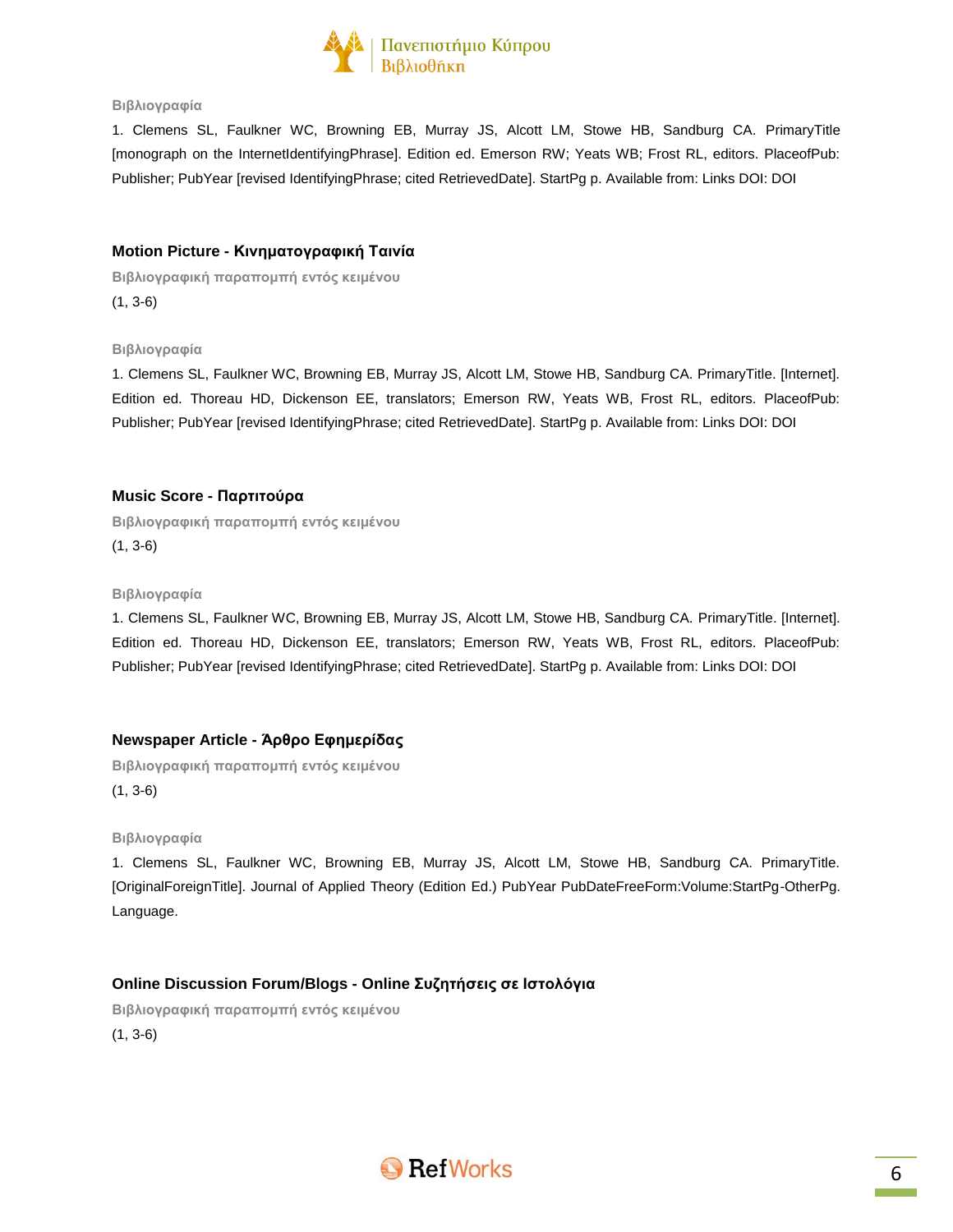

1. Clemens SL, Faulkner WC, Browning EB, Murray JS, Alcott LM, Stowe HB, Sandburg CA. PrimaryTitle. [Internet]. Edition ed. Thoreau HD, Dickenson EE, translators; Emerson RW, Yeats WB, Frost RL, editors. PlaceofPub: Publisher; PubYear [revised IdentifyingPhrase; cited RetrievedDate]. StartPg p. Available from: Links DOI: DOI

### **Patent - Πατέντα**

**Βιβλιογραφική παραπομπή εντός κειμένου** (1, 3-6)

### **Βιβλιογραφία**

1. Clemens SL, Faulkner WC, Browning EB, Murray JS, Alcott LM, Stowe HB, Sandburg CA, inventors; Emerson RW, Yeats WB, Frost RL, assignees. PrimaryTitle. PlaceofPub patent Issue. PubDateFreeForm.

# **Personal Communication - Προσωπική Επικοινωνία**

**Βιβλιογραφική παραπομπή εντός κειμένου** (1, 3-6)

#### **Βιβλιογραφία**

1. Clemens SL, Faulkner WC, Browning EB, Murray JS, Alcott LM, Stowe HB, Sandburg CA. PrimaryTitle. [Internet]. Edition ed. Thoreau HD, Dickenson EE, translators; Emerson RW, Yeats WB, Frost RL, editors. PlaceofPub: Publisher; PubYear [revised IdentifyingPhrase; cited RetrievedDate]. StartPg p. Available from: Links DOI: DOI

# **Report - Έκθεση**

**Βιβλιογραφική παραπομπή εντός κειμένου** (1, 3-6)

#### **Βιβλιογραφία**

1. Clemens SL, Faulkner WC, Browning EB, Murray JS, Alcott LM, Stowe HB, Sandburg CA. (AuthorAddress). PrimaryTitle. [Internet]PlaceofPub: Publisher; PubYear PubDateFreeForm [cited RetrievedDate]. StartPg p. Report No.: Volume Available from: Links

# **Sound Recording - Ηχογράφηση**

**Βιβλιογραφική παραπομπή εντός κειμένου** (1, 3-6)